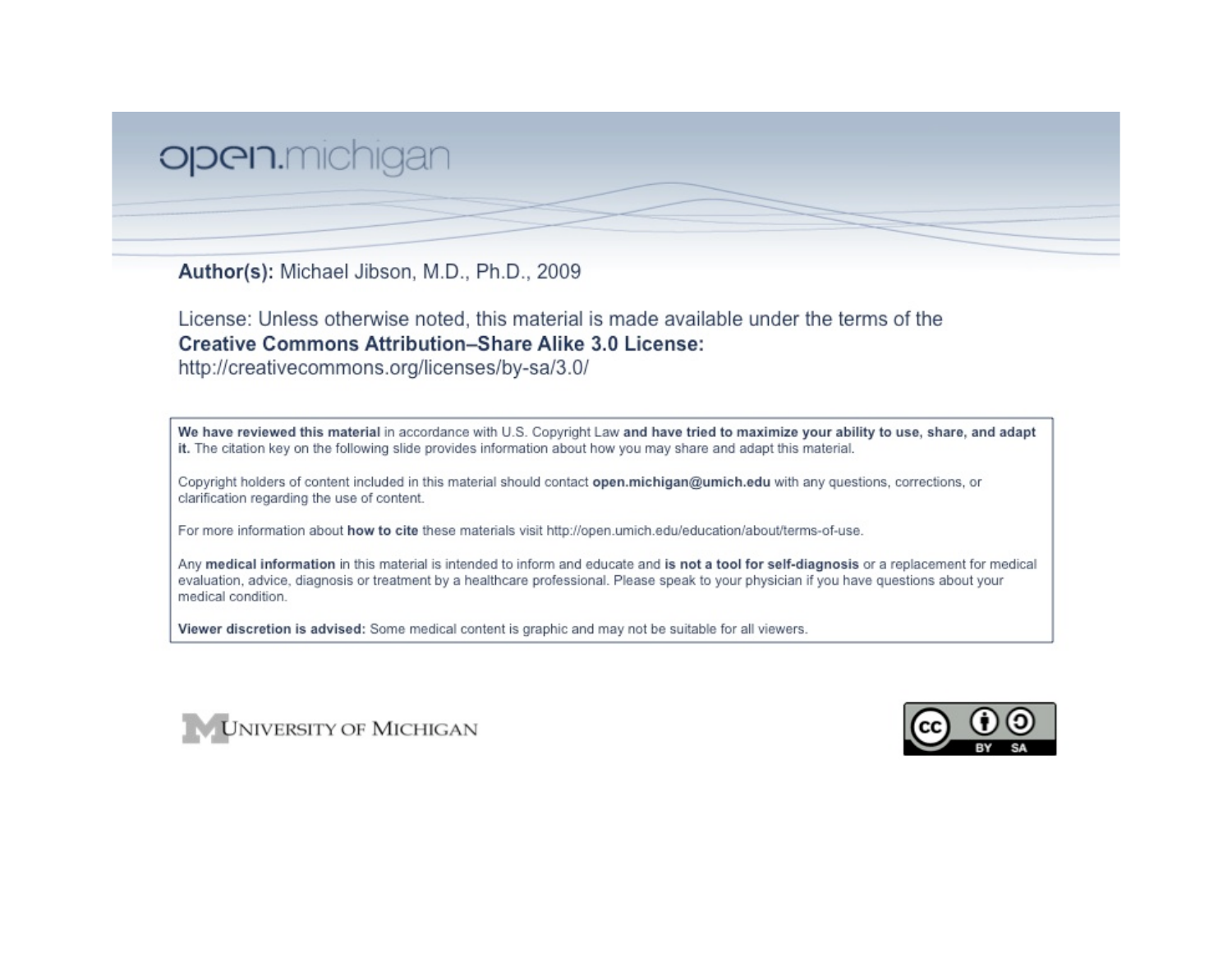## **Psychiatry Sequence 2008-09 Course Description**

The purpose of this course is to introduce students to clinical psychiatry. The course will focus on the clinical diagnosis and treatment of psychiatric disorders, with those elements of neurobiology, behavioral science, and pharmacology that are essential to the understanding of these disorders. The specific goals for students are:

- 1. To learn the nomenclature and classification system used in the description of psychiatric symptoms and disorders.
- 2. To learn the symptoms, etiology, epidemiology, neuropathology, and treatments for each of the major psychiatric disorders.
- 3. To diagnose the major disorders on the basis of clinical presentation.
- 4. To become familiar with the medications and psychotherapies used to treat psychiatric disorders.

#### Teaching Methods

The lecture series includes 22 hrs of didactics. A syllabus will be provided with the majority of material for which students will be responsible. Most slides and lectures will be available on the CTools portal.

A small group experience with a live patient interview highlighting the clinical presentation and mental status examination of a psychiatric disorder will occur in University Hospital on the afternoons of October 29 and 30. You will be assigned to one afternoon. **Attendance at the small group session is required.** Although professional attire is expected, this need not include white coats.

In the RARE circumstance in which you cannot attend, you must contact your class counselor in advance (or as soon as possible in an emergency) to request a deferral. (Please do NOT contact the sequence director with a request for or explanation of deferral.) Absences will be approved or denied by class counselors based on the same guidelines used for Quiz and Exam deferrals. Should you obtain a deferral from your class counselor, contact the course coordinator for make-up instructions for the small group experience.

Optional material on Complimentary and Alternative Medicine is included on the Portal. This information is for enrichment and will NOT be covered on the final examination.

Additional supplementary learning materials will be available on the Portal. These materials are intended to facilitate and broaden your understanding of the core materials found in the syllabus. You are not responsible for this optional material.

#### Textbooks and Reading Material

The recommended text for the sequence is Andreasen & Black, *Introductory Textbook of Psychiatry*, 3rd ed. Pharmacology lectures refer to Goodman & Gilman's *The Pharmacological basis of therapeutics*, 11<sup>th</sup> ed. Other recommended or alternative readings may be provided by lecturers. None of the readings is required and no examination questions will be taken exclusively from the readings.